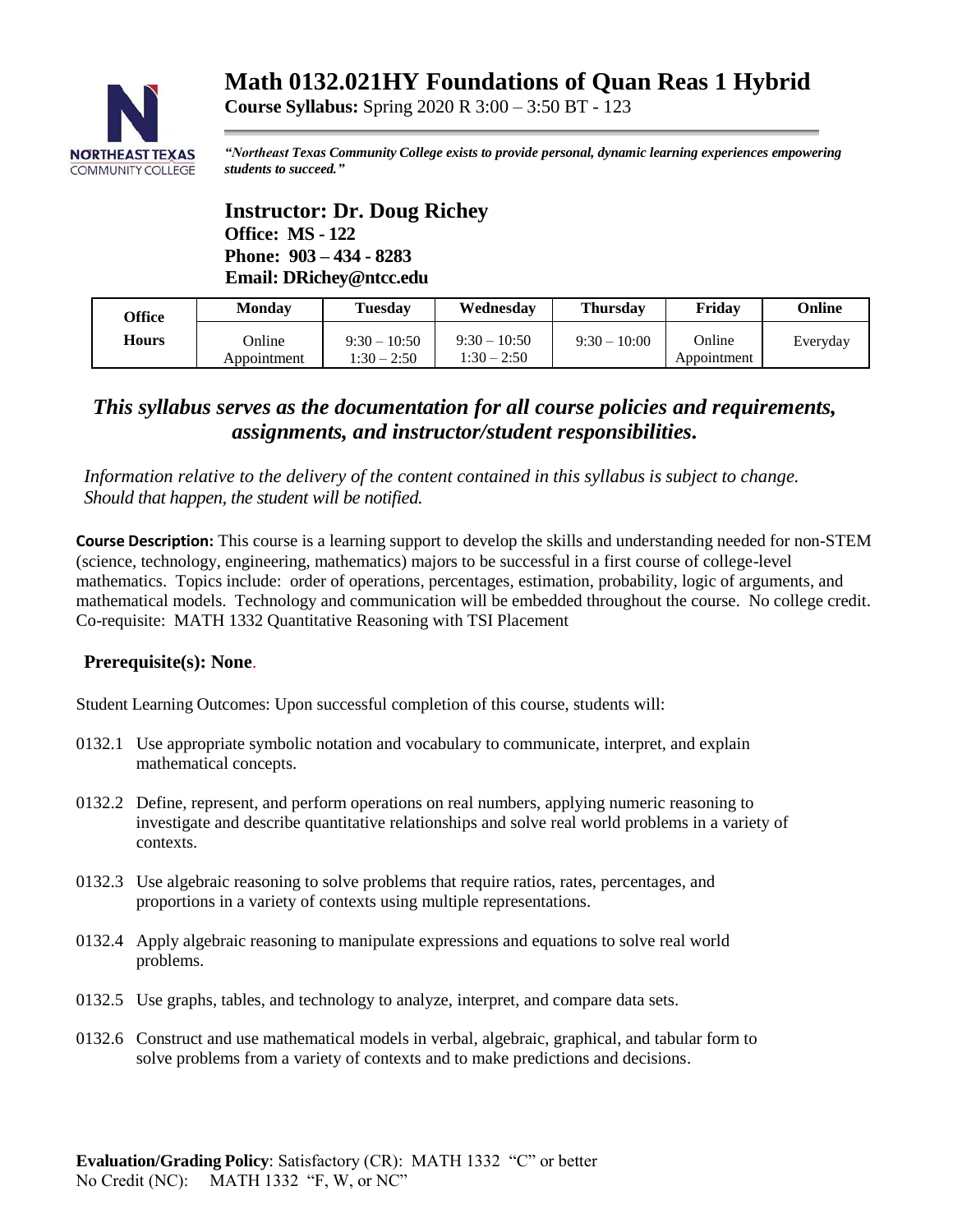#### **Required Instructional Materials: None**

#### **Publisher: ISBN Number:**

**Optional Instructional Materials: None**

### **Minimum Technology Requirements: Scientific Calculator**

**Required Computer Literacy Skills**: Access to a computer with internet connection.

# **Course Structure and Overview: Attendance and participation required. Communications: All graded work returned the next face to face class meeting after it has been submitted.**

**Institutional/Course Policy:** Cell phone usage will be monitored by the instructor to insure meaningful academic usage. The college's official means of communication is via your campus email address. I will use your campus email address and Blackboard to communicate with you outside of class. Make sure you keep your campus email cleaned out and below the limit so you can receive important messages**.**

### **NTCC Academic Honesty/Ethics Statement:**

NTCC upholds the highest standards of academic integrity. The college expects all students to engage in their academic pursuits in an honest manner that is beyond reproach using their intellect and resources designated as allowable by the course instructor. Students are responsible for addressing questions about allowable resources with the course instructor. Academic dishonesty such as cheating, plagiarism, and collusion is unacceptable and may result in disciplinary action. This course will follow the NTCC Academic Honesty and Academic Ethics policies stated in the Student Handbook. Refer to the student handbook for more information on these subjects.

#### **ADA Statement:**

It is the policy of NTCC to provide reasonable accommodations for qualified individuals who are students with disabilities. This College will adhere to all applicable federal, state, and local laws, regulations, and guidelines with respect to providing reasonable accommodations as required to afford equal educational opportunity. It is the student's responsibility to request accommodations. An appointment can be made with the Academic Advisor/Coordinator of Special Populations located in Student Services and can be reached at 903-434-8264. For more information and to obtain a copy of the Request for Accommodations, please refer to the special populations page on the NTCC websit[e.](http://www.ntcc.edu/index.php?module=Pagesetter&func=viewpub&tid=111&pid=1) 

# **Family Educational Rights and Privacy Act (FERPA)**:

The Family Educational Rights and Privacy Act (FERPA) is a federal law that protects the privacy of student education records. The law applies to all schools that receive funds under an applicable program of the U.S. Department of Education. FERPA gives parents certain rights with respect to their children's educational records. These rights transfer to the student when he or she attends a school beyond the high school level. Students to whom the rights have transferred are considered "eligible students." In essence, a parent has no legal right to obtain information concerning the child's college records without the written consent of the student. In compliance with FERPA, information classified as "directory information" may be released to the general public without the written consent of the student unless the student makes a request in writing. Directory information is defined as: the student's name, permanent address and/or local address, telephone listing, dates of attendance, most recent previous education institution attended, other information including major, field of study, degrees, awards received, and participation in officially recognized activities/sports.